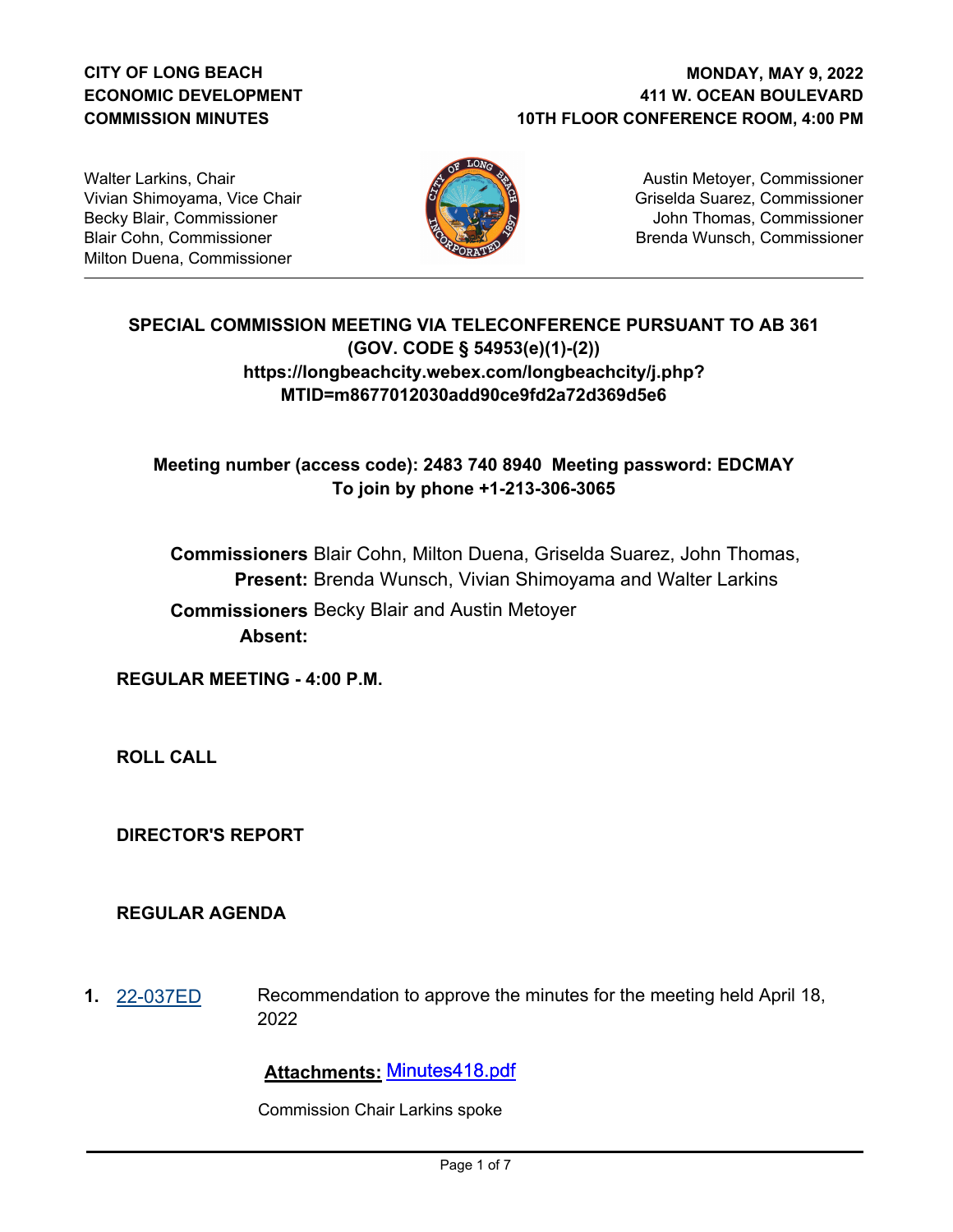**A motion was made by Commissioner Thomas, seconded by Commissioner Cohn, to approve recommendation. The motion carried by the following vote:**

- **Yes:** 7 Blair Cohn, Milton Duena, Griselda Suarez, John Thomas, Brenda Wunsch, Vivian Shimoyama and Walter Larkins
- **Absent:** 2 Becky Blair and Austin Metoyer
- **2.** [22-038ED](http://longbeach.legistar.com/gateway.aspx?M=L&ID=239460) Recommendation to receive and file an update regarding Economic Development Department communications and outreach regarding economic support programs for the month of April 2022.

# **Attachments:** Monthly Communications Recap - April 2022.pdf

Commission Chair Larkins spoke

**A motion was made by Commissioner Cohn, seconded by Commissioner Thomas, to laid over. The motion carried by the following vote:**

- **Yes:** 7 Blair Cohn, Milton Duena, Griselda Suarez, John Thomas, Brenda Wunsch, Vivian Shimoyama and Walter Larkins
- **Absent:** 2 Becky Blair and Austin Metoyer

**3.** [22-039ED](http://longbeach.legistar.com/gateway.aspx?M=L&ID=239462) Recommendation to receive and file a presentation from the Development Services Department's Ombudsman regarding how businesses and entrepreneurs are accessing and navigating the City's resources to start, manage and grow their business.

Commission Chair Larkins spoke

# **A motion was made by Commissioner Cohn, seconded by Commissioner Thomas, to laid over. The motion carried by the following vote:**

**Yes:** 7 - Blair Cohn, Milton Duena, Griselda Suarez, John Thomas, Brenda Wunsch, Vivian Shimoyama and Walter Larkins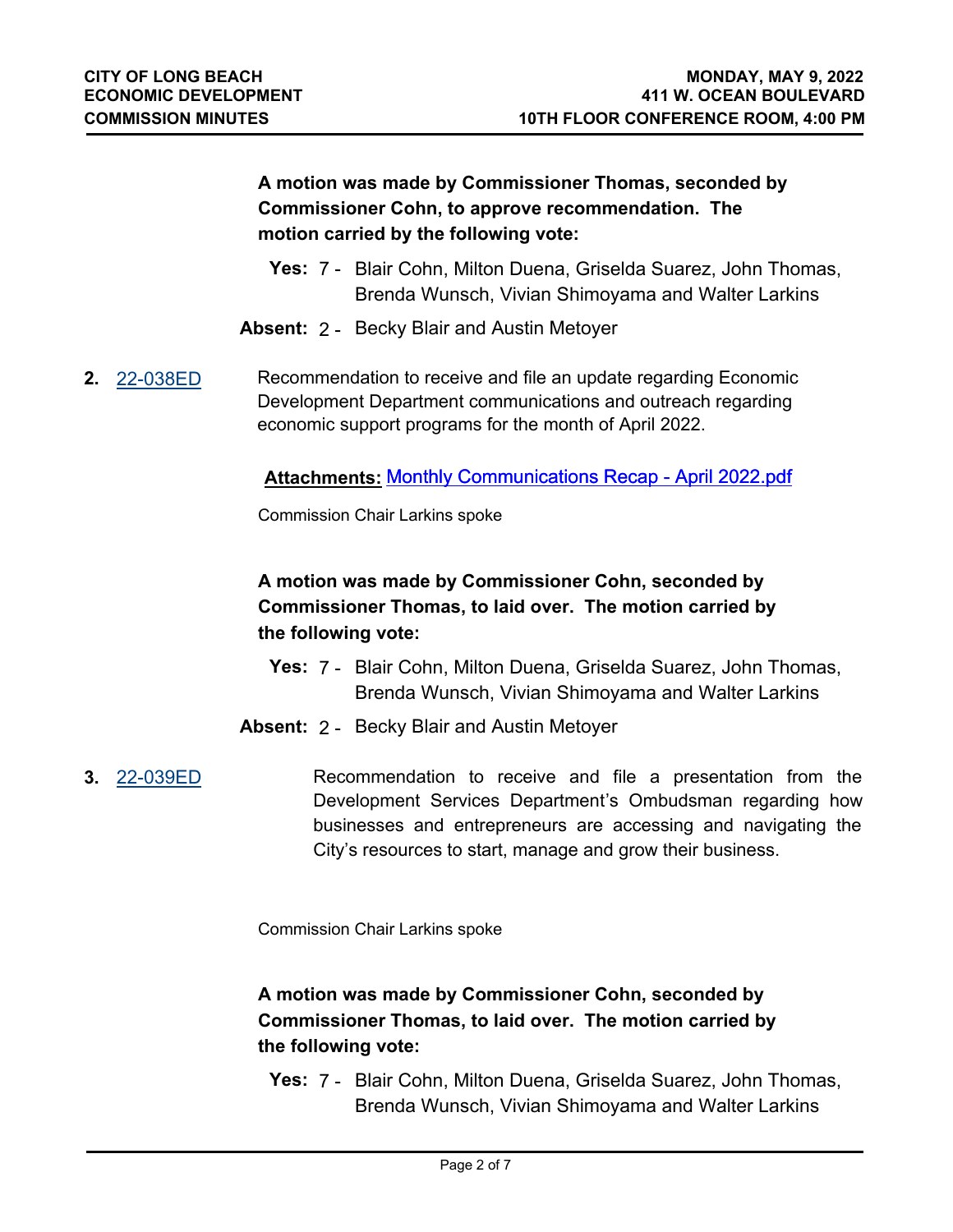### **Absent:** 2 - Becky Blair and Austin Metoyer

**4.** [22-040ED](http://longbeach.legistar.com/gateway.aspx?M=L&ID=239464) Recommendation to conduct, receive, and file a study session with the Economic Development Commission and community leaders regarding recommended Implementation Plan activities and strategies for approval of Blueprint 2.0.

# **Attachments:** 20220509 Blueprint 2.0 DRAFT.pdf

Commission Chair Larkins spoke Economic Development Deputy Director, Nick Schultz, spoke Commission Chair Larkins spoke Dialogue ensued between Commission Vice-Chair Shimoyama and Commission Chair Larkins Economic Development Deputy Director, Nick Schultz, spoke Commission Chair Larkins spoke Economic Development Deputy Director, Nick Schultz, spoke Commissioner Thomas spoke Commission Chair Larkins spoke Commissioner Suarez spoke Commission Chair Larkins spoke Commissioner Suarez spoke Commission Chair Larkins spoke Economic Development Deputy Director, Nick Schultz, spoke Commission Vice-Chair Shimoyama spoke Commission Chair Larkins spoke Commissioner Suarez spoke Commissioner Cohn spoke Commissioner Thomas spoke Commission Chair Larkins spoke Commissioner Thomas spoke Economic Development Deputy Director, Nick Schultz, spoke Commissioner Thomas spoke Commission Chair Larkins spoke Commission Vice-Chair Shimoyama spoke Commissioner Suarez spoke Commission Chair Larkins spoke Commission Vice-Chair Shimoyama spoke Commission Chair Larkins spoke Economic Development Deputy Director, Nick Schultz, spoke Commission Chair Larkins spoke Commissioner Cohn spoke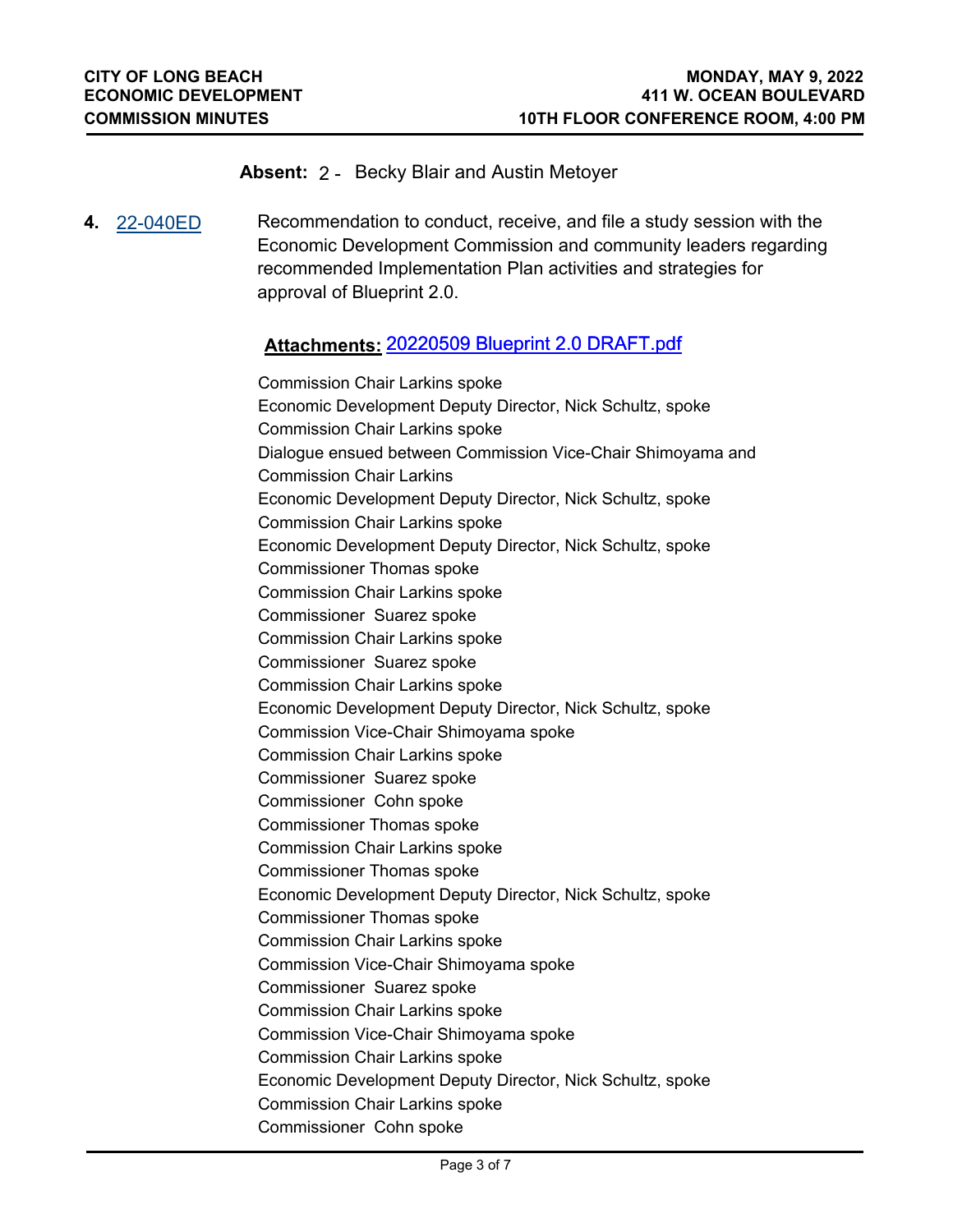| <b>Commission Chair Larkins spoke</b>                            |  |
|------------------------------------------------------------------|--|
| Commissioner Cohn spoke                                          |  |
| <b>Commission Chair Larkins spoke</b>                            |  |
| Commission Vice-Chair Shimoyama spoke                            |  |
| Commissioner Cohn spoke                                          |  |
| <b>Commission Chair Larkins spoke</b>                            |  |
| Commissioner Cohn spoke                                          |  |
| Economic Development Deputy Director, Nick Schultz, spoke        |  |
| Commission Vice-Chair Shimoyama spoke                            |  |
| <b>Commission Chair Larkins spoke</b>                            |  |
| <b>Commissioner Duena spoke</b>                                  |  |
| <b>Commission Chair Larkins spoke</b>                            |  |
| Commissioner Duena spoke                                         |  |
| <b>Commission Chair Larkins spoke</b>                            |  |
| Dialogue ensued between Commissioner Duena and Commission Chair  |  |
| Larkins                                                          |  |
| <b>Commissioner Wunsch spoke</b>                                 |  |
| Commissioner Suarez spoke                                        |  |
| <b>Commission Chair Larkins spoke</b>                            |  |
| Commissioner Suarez spoke                                        |  |
| <b>Commission Chair Larkins spoke</b>                            |  |
| Dialogue ensued between Commissioner Suarez and Commission Chair |  |
| Larkins                                                          |  |
| Commissioner Suarez spoke                                        |  |
| Economic Development Deputy Director, Nick Schultz, spoke        |  |
| Commission Vice-Chair Shimoyama spoke                            |  |
| Commissioner Suarez spoke                                        |  |
| Dialogue ensued between Commissioner Suarez and Commission Chair |  |
| Larkins                                                          |  |
| Economic Development Deputy Director, Nick Schultz, spoke        |  |
| <b>Commission Chair Larkins spoke</b>                            |  |
| Commissioner Suarez spoke                                        |  |
| <b>Commission Chair Larkins spoke</b>                            |  |
| Economic Development Deputy Director, Nick Schultz, spoke        |  |
| Commissioner Suarez spoke                                        |  |
| Economic Development Deputy Director, Nick Schultz, spoke        |  |
| Commissioner Suarez spoke                                        |  |
| <b>Commission Chair Larkins spoke</b>                            |  |
| Commissioner Suarez spoke                                        |  |
| <b>Commission Chair Larkins spoke</b>                            |  |
| Dialogue ensued between Commissioner Duena and Commission Chair  |  |
| Larkins                                                          |  |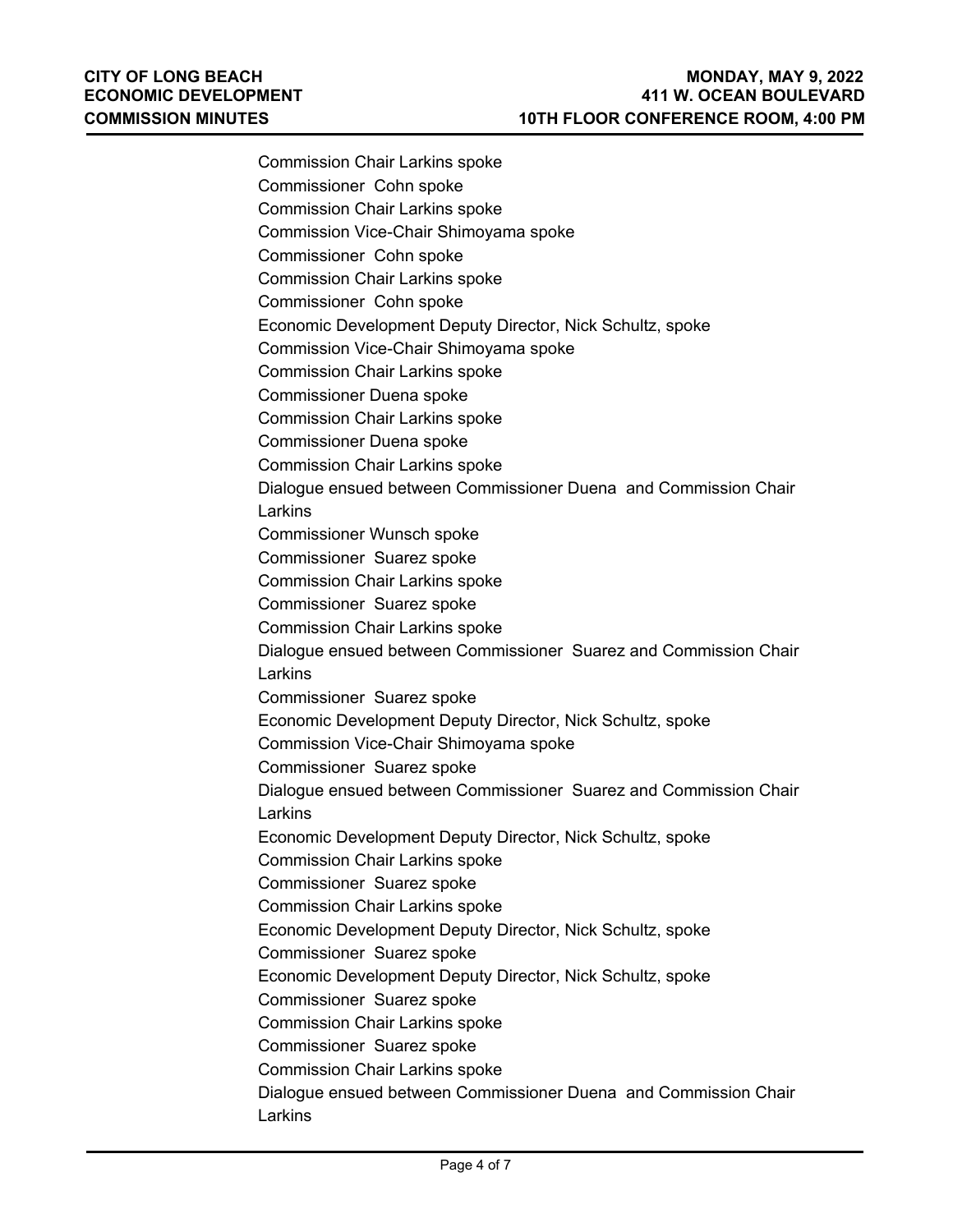Commission Vice-Chair Shimoyama spoke Economic Development Deputy Director, Nick Schultz, spoke Commissioner Duena spoke Dialogue ensued between Commissioner Duena and Commission Chair Larkins Commission Chair Larkins spoke Commissioner Suarez spoke Dialogue ensued between Commissioner Suarez and Commission Chair Larkins Economic Development Deputy Director, Nick Schultz, spoke Commission Chair Larkins spoke Commissioner Suarez spoke Commission Chair Larkins spoke Economic Development Deputy Director, Nick Schultz, spoke Commissioner Suarez spoke Commission Chair Larkins spoke Economic Development Deputy Director, Nick Schultz, spoke Commission Vice-Chair Shimoyama spoke Commission Chair Larkins spoke Commissioner Wunsch spoke Commission Chair Larkins spoke Dialogue ensued between Commissioner Duena and Commission Chair Larkins Economic Development Deputy Director, Nick Schultz, spoke Commissioner Thomas spoke Commission Chair Larkins spoke Economic Development Deputy Director, Nick Schultz, spoke Commissioner Duena spoke Commissioner Thomas spoke Commission Chair Larkins spoke Dialogue ensued between Commission Vice-Chair Shimoyama and Commission Chair Larkins Commission Chair Larkins spoke

# **A motion was made by Vice Chair Shimoyama, seconded by Commissioner Suarez, to approve recommendation. The motion carried by the following vote:**

- **Yes:** 5 Blair Cohn, John Thomas, Brenda Wunsch, Vivian Shimoyama and Walter Larkins
- **No:** 2 Milton Duena and Griselda Suarez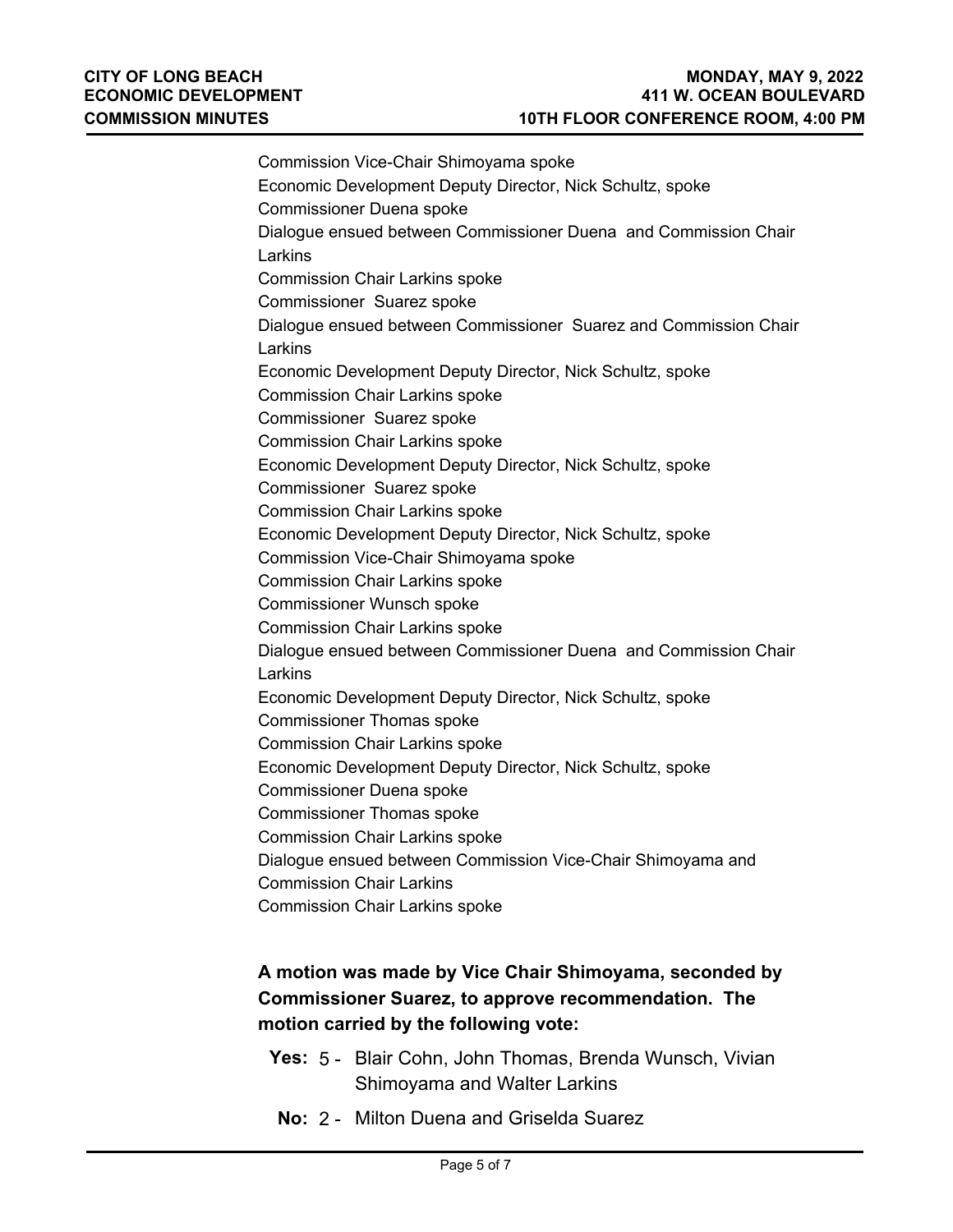- **Absent:** 2 Becky Blair and Austin Metoyer
- **5.** [22-041ED](http://longbeach.legistar.com/gateway.aspx?M=L&ID=239465) Recommendation to receive and file Commissioner recommendations for future agenda items, speakers, and presentations.

Commission Chair Larkins spoke

# **A motion was made by Commissioner Cohn, seconded by Commissioner Thomas, to laid over. The motion carried by the following vote:**

- **Yes:** 7 Blair Cohn, Milton Duena, Griselda Suarez, John Thomas, Brenda Wunsch, Vivian Shimoyama and Walter Larkins
- **Absent:** 2 Becky Blair and Austin Metoyer

# **PUBLIC PARTICIPATION: Members of the public are invited to address the Board on items of interest to the public within the Agency Board jurisdiction. Each speaker will be limited to two minutes unless that time is extended by the Chair.**

Economic Development Department's Ombudsman Bounds spoke

Commission Chair Larkins spoke

#### **COMMENTS**

#### **ADJOURNMENT**

**Next regular meeting: June 13, 2022 4:00 PM.**

**I, Bob Mossler, Project Analyst, Economic Development Department certify that the agenda was posted not less than 72 hours prior to the meeting.** 

| Signature: | Date: |  |
|------------|-------|--|
|            |       |  |